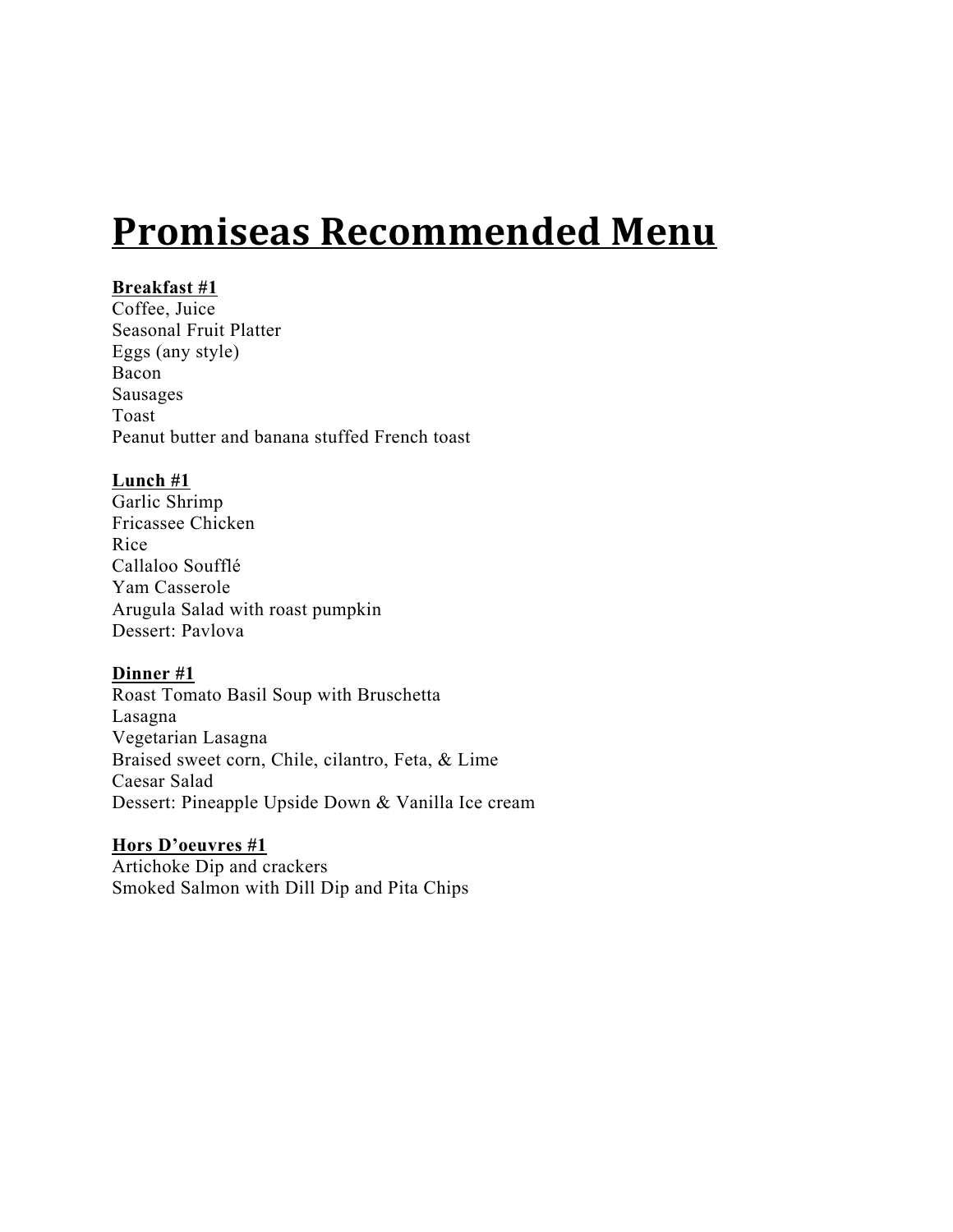Coffee, Juice Seasonal Fruit Platter Ackee Saltfish Callaloo Green Banana/Yam Johnny Cakes and Chocolate Chip muffins

# **Lunch #2**

Tenderloin Beef Fillet Steak on BBQ with Mushroom gravy Herb Lemon Roast Chicken with Gravy Rice Scalloped Potatoes Braised Cauliflower Stuffed Portabella with melting Taleggio Tuscan Tomato and Bread Salad Dessert: Otaheite Apple Pie and ice cream

# **Dinner #2**

Cream of Pumpkin and Orange Soup Lobster Thermidor if in season if not Seafood Crepes Red Stripe Pan BBQ Chicken Macaroni and Cheese Rice Ricotta and spinach Pancakes Corn on the cob Wedge Salad Dessert: Rum Cake and Ice Cream

# **Hors D'oeuvres #2**

Raw vegetable dip Almond cheese balls with sweet spicy sauce Buffalo Wings with spicy sauce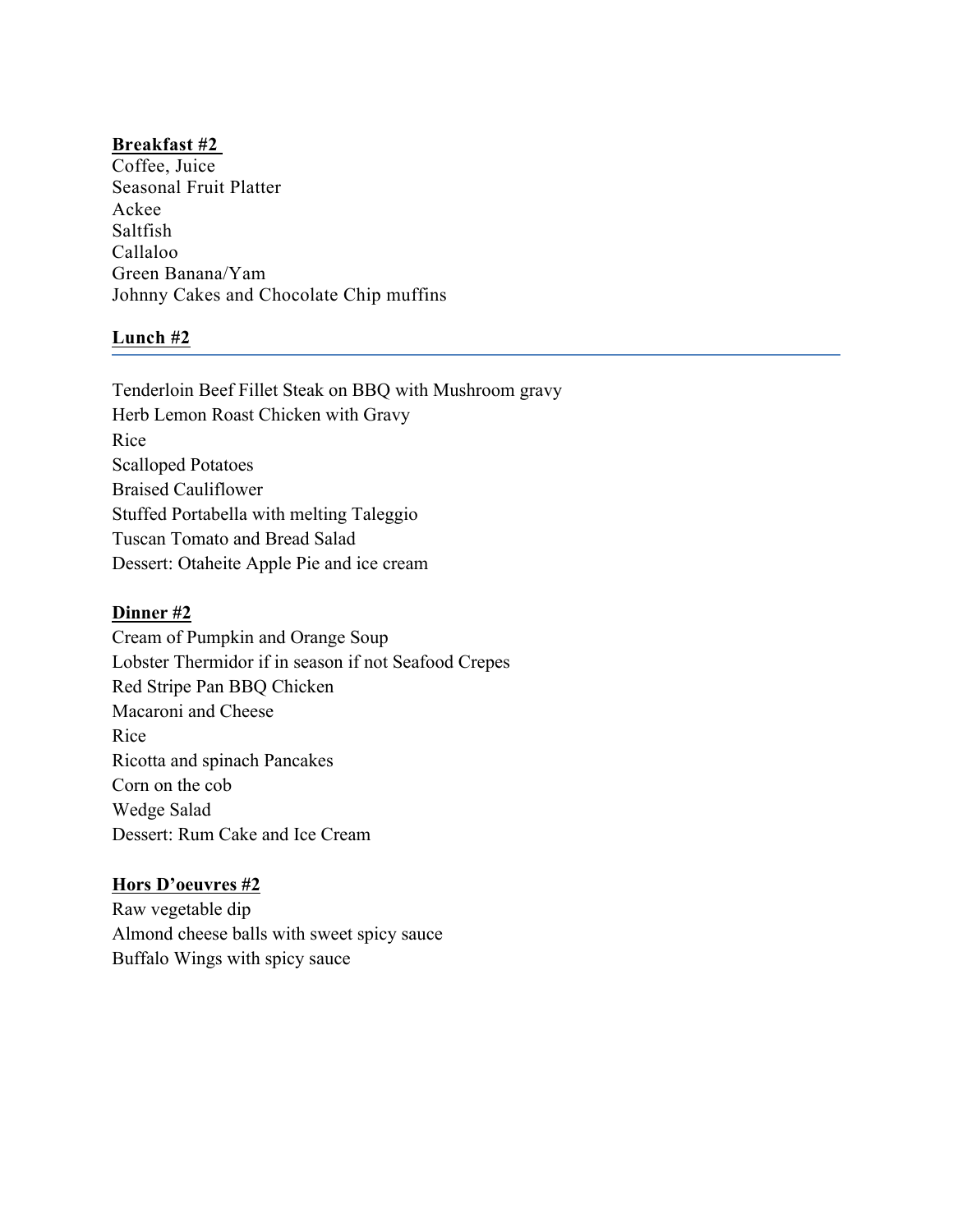Coffee, Juice Seasonal Fruit Platter Pancakes Omelets (cheese and veg) Toast Baked Beans Bacon

# **Lunch #3**

Leg of Lamb with gravy Escovich Fish Bammy Mashed Potatoes with caramelized shallots Rice Vegetable crumble Roast Vegetable salad with lime vinaigrette Dessert: Sticky Toffee Pudding and Ice cream

# **Dinner #3**

French Onion Soup Sweet and sour chicken Honey Ginger shrimp Pepper steak Chinese noodles with stir fry vegetables Egg fried rice Bok Choi Salad Dessert: Banana Bread and ice cream

# **Hors d'oeuvres #3**

Asian cream cheese log and crackers Jalapeno cheese dip with Tostitos Crab cakes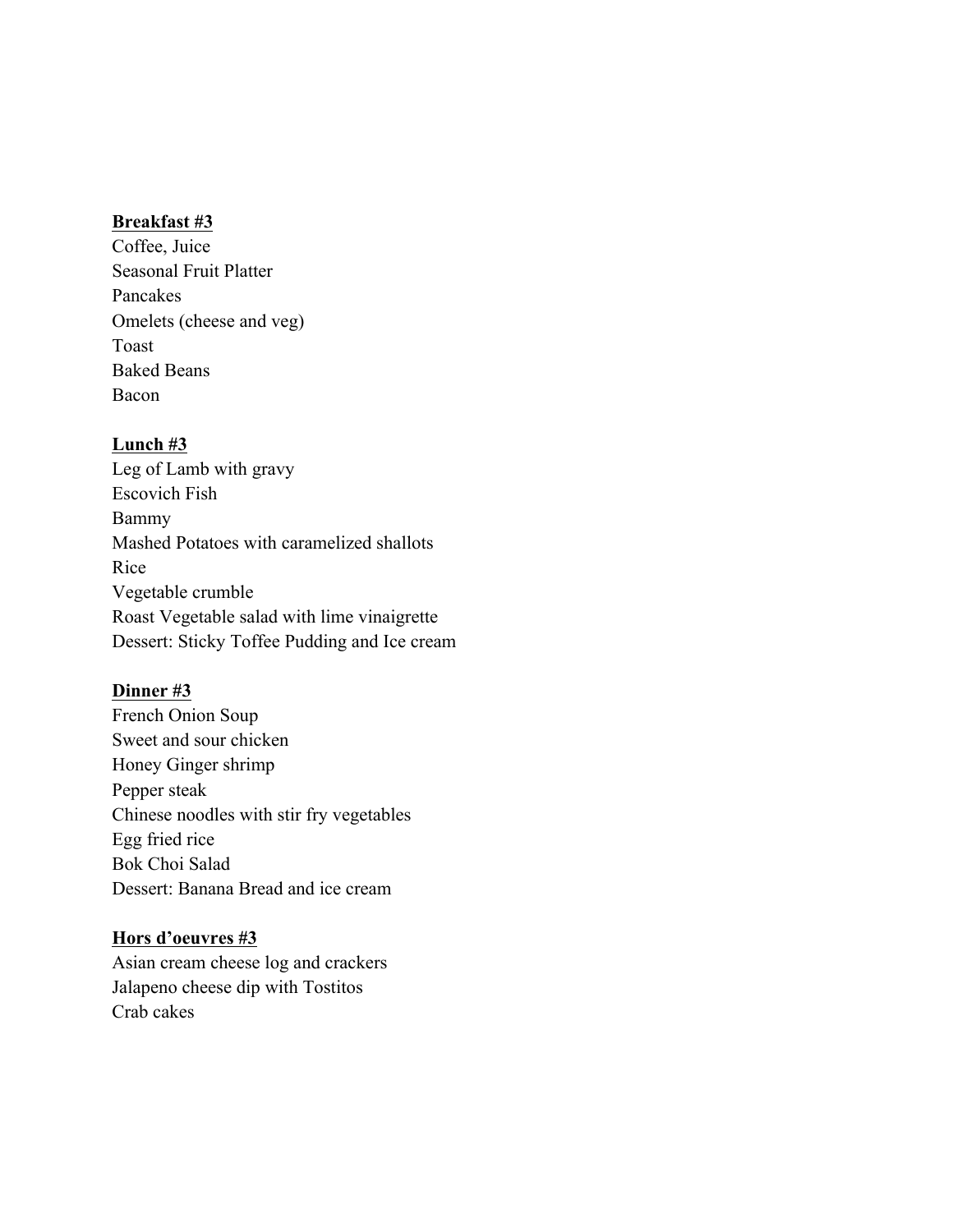Coffee, Juice Seasonal Fruit Platter Egg and cheese muffins Rundown Yam/Green Banana/Sweet Potato/Pumpkin Sausages Veggie Rundown

#### **Lunch #4**

Thai Red Lentil Soup Coconut Curry Shrimp or Lobster Baby Back Ribs glazed with molasses Roast Breadfruit Crushed Yam Penne Alla Vodka Broccoli and cheese flan Coleslaw with Spicy Chile dressing Dessert: Light Chocolate Mousse

#### **Dinner #4**

Minestrone Soup Jerk Chicken Lasagna Roast Duck and gravy Rice Fried Green Plantain Eggplant Pahi Zucchini and hazelnut Salad Dessert: Lemon Meringue

#### **Hors D'oeuvres #4**

Guacamole, Salsa and Pita Chips Feta Spinach Spring rolls with sweet and sour sauce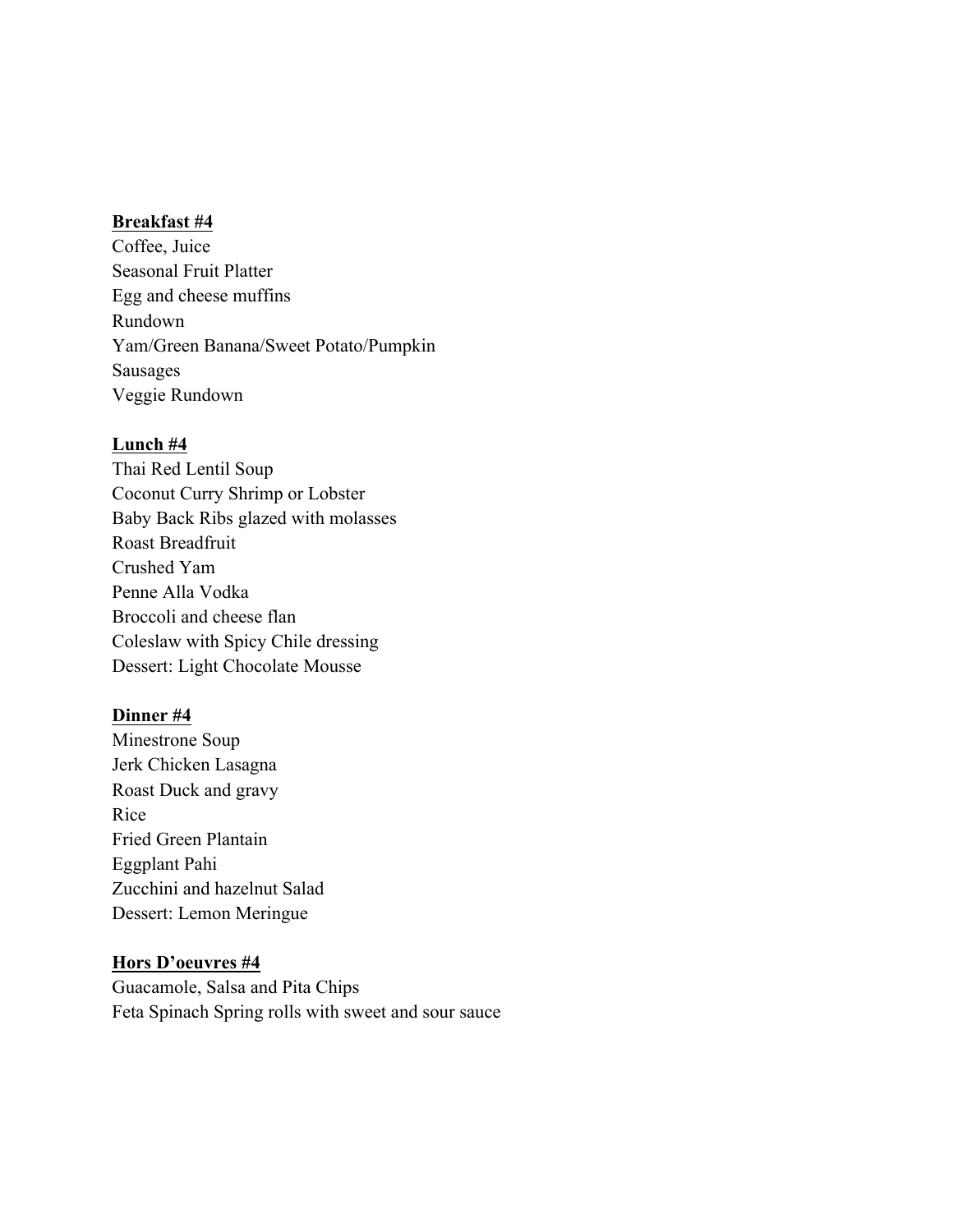Coffee, Juice Seasonal Fruit Platter Eggs Benedict Bagels Cream Cheese Smoked Salmon Bacon

## **Lunch #5**

Roast Pork with crackling and Rum Gravy Steamed Fish stuffed with Callaloo Yorkshire pudding Rice and Peas Coco Fritters Seared Okra, black olives, Tomato confit, pine nuts and chile Spinach Salad with avocado Dessert: Icebox Cake

## **Dinner#5**

Tortilla Soup Mexican Meat Chicken Enchiladas Vegetable enchiladas Tacos and Burritos Guacamole Salsa Shredded Cheddar Cheese Jalapeno Peppers Shredded lettuce Sautéed black beans Roast Corn Salad with vinaigrette Dessert: Caramelized Banana and Coconut Crème Brulee

## **Hors D'oeuvres #5**

Mexican Round Dip with Tostitos Curried Ackee Crostini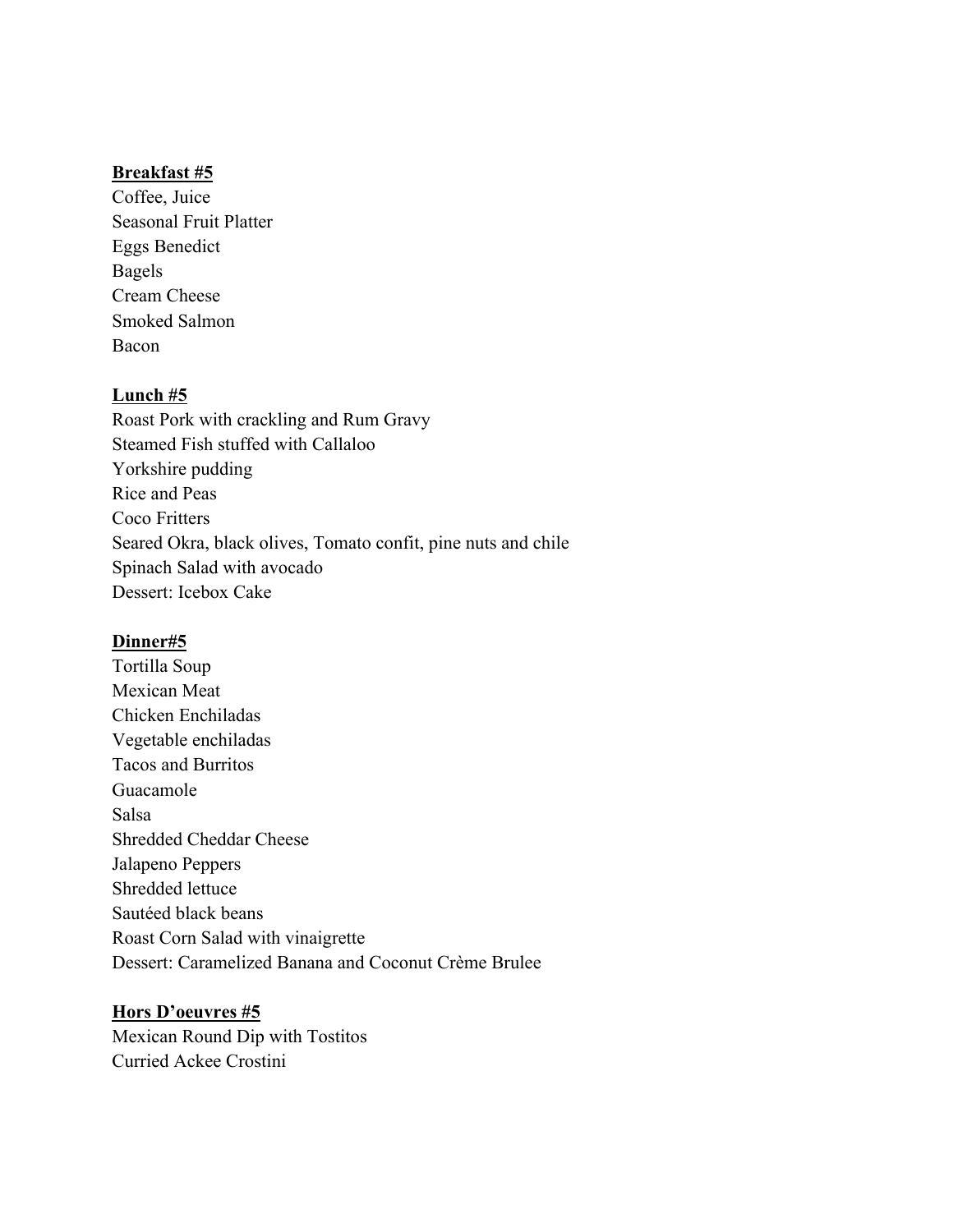Coffee, Juice Seasonal Fruit Platter Ackee & Saltfish Callaloo Green Banana, Yam, Dumplin Crepes Bacon

# **Lunch #6**

Curry Chicken or Goat Steak and Ale Pie Rice Roti Stuffed Cho Cho with cheese and veg Sauteed String Beans Fattoush Salad Dessert: Lychee, Kiwi and Strawberry Cake and ice cream

# **Dinner #6**

Red Pea Soup Chicken Pie Prawn Salad with Black Beans, Corn, Plantains and Coriander Rice Bacon, leek and cheddar mini quiches Brown Lentil Stew Caesar Salad Dessert: Tropical Fruit Salad and ice cream

# **Hors D'ouevres #6**

Raw Vegetable Dip Hummus, Taboulei and olives with Pita Bread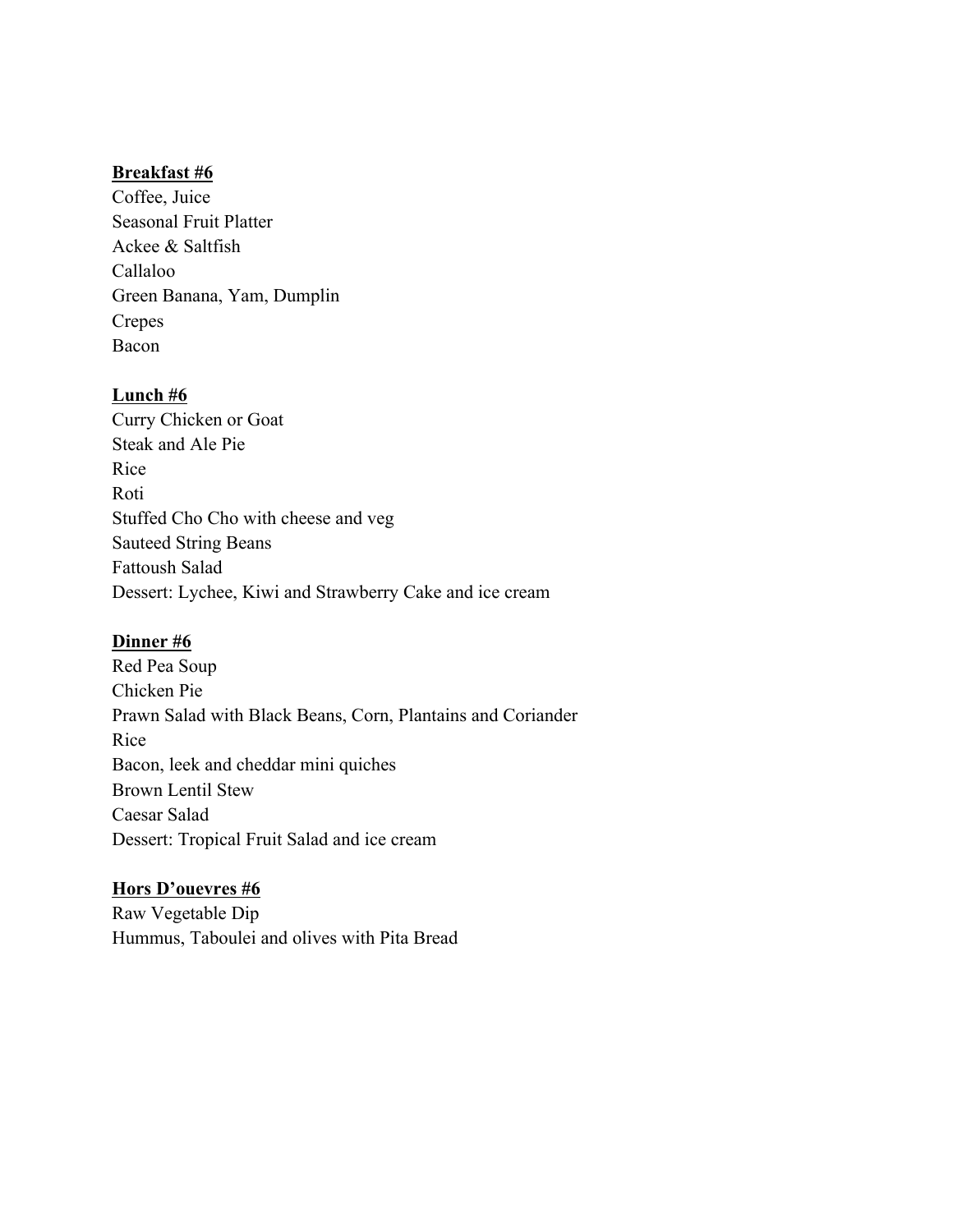Coffee, Juice Seasonal Fruit Platter Omelets Chocolate Chip and Blueberry Muffins Bacon Toast

# **Lunch #7**

Barbecue Garlic Lobster Sheppard's Pie Macaroni and Cheese with Penne Pasta Crusted Pumpkin Wedges with Sour Cream Taleggio and Spinach Roulade Quinoa and roasted pepper chili Caprese Dessert: Profiteroles (lemon curd or chocolate)

# **Dinner #7**

Pepperpot Soup Chicken Satays or Chicken Fettuccini Alfredo Seafood Paella Potato Salad Roasted Artichoke with Calabrian chile, anchovy & crispy shallots Stuffed Bell Peppers Greek Salad Dessert: Chocolate Beetroot pudding with whipped maple cream & hot chocolate sauce

# **Hors D'oeuvres #7**

Smoked Marlin Ceviche on pita chips Callaloo Dip with homemade breadfruit chips